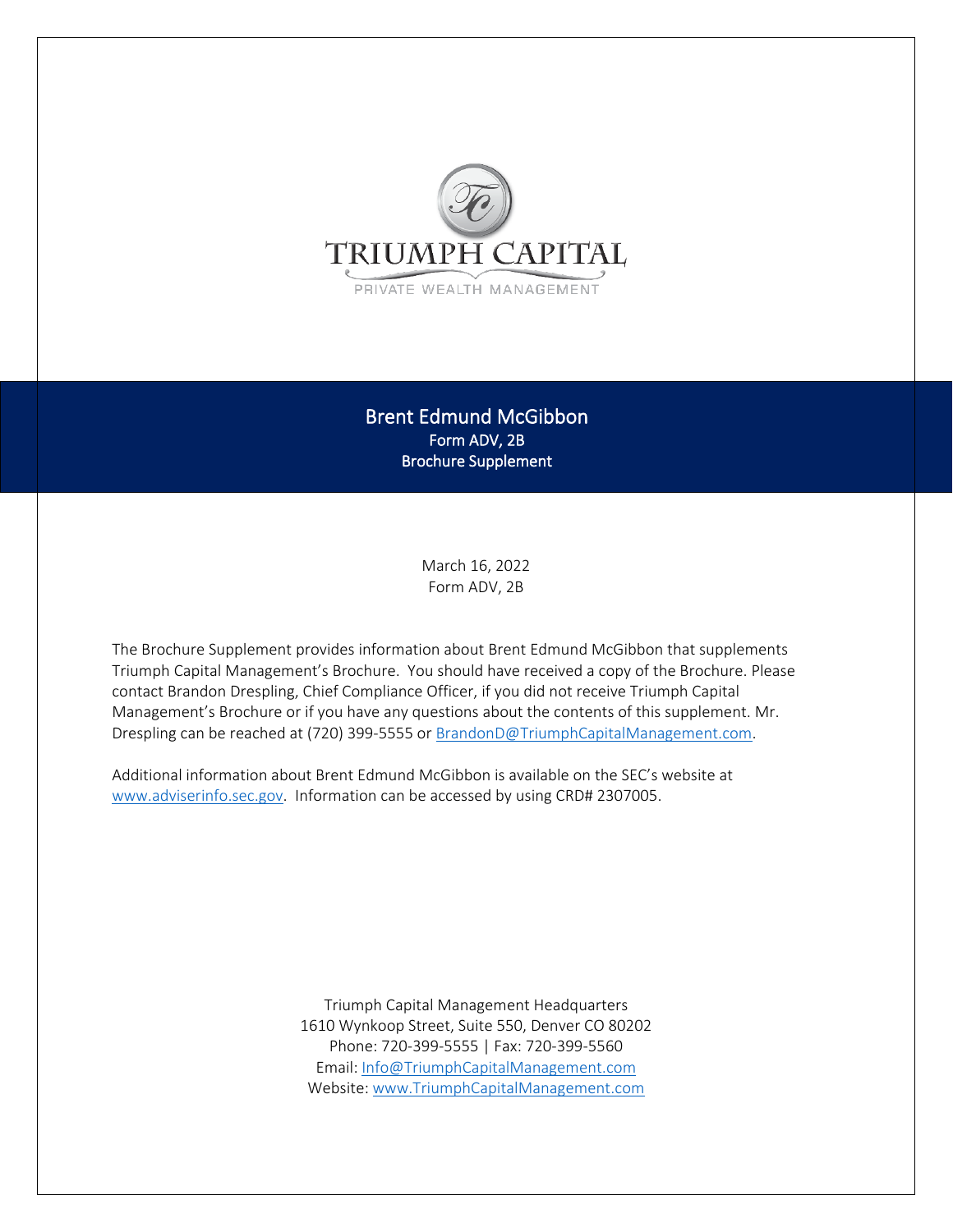## ITEM 2 – EDUCATION BACKGROUND AND BUSINESS EXPERIENCE

#### BRENT EDMUND MCGIBBON

• Born: 1967

### POST – SECONDARY EDUCATION:

- University of Arizona Bachelor's Degree: Media Arts 1990
- University of Phoenix Master Business Administration 1999
- Successfully completed the Uniform Investment Adviser Law Examination (Series 65)

### RECENT BUSINESS EXPERIENCE:

| YEARS            | <b>EMPLOYMENT</b>                                                    |
|------------------|----------------------------------------------------------------------|
| $2021 -$ Present | Triumph Capital Management, Investment Advisor<br>Representative     |
| $1999 -$ Present | McGibbon Asset Management, LLC, Investment<br>Advisor Representative |
| $2016 - 2021$    | Portfolio Manager - Naples Asset Management<br>Co., LLC              |

# ITEM 3 - DISCIPLINARY INFORMATION

Mr. McGibbon has no history of any legal or disciplinary events that deem to be material to a client's consideration of Mr. McGibbon to act as their investment adviser representative. FINRA's BrokerCheck may have additional information regarding the disciplinary history of Mr. McGibbon that is not included in this brochure supplement. [\(http://brokercheck.finra.org/Support/TermsAndConditions.aspx\)](http://brokercheck.finra.org/Support/TermsAndConditions.aspx)

# ITEM 4 - OTHER BUSINESS ACTIVITIES

Mr. McGibbon is the Managing Member of McGibbon Aviation, LLC. Mr. McGibbon, through McGibbon Aviation, participates in the rental of airplanes trainers to flight schools or for use in charity flights. Mr. McGibbon spends very little time in this outside business activity, approximately one hour a month, none of which are during market trading hours. Mr. McGibbon earns approximately three hundred dollars per year through his work with McGibbon Aviation.

Mr. McGibbon uses McGibbon Asset Management, LLC as a DBA for marketing purposes. Advisory services are offered through Triumph Capital Management, a registered investment advisor. Advisory services are not offered through McGibbon Asset Management, LLC.

Mr. McGibbon is a board member for the Rocky Mountain Jaguar Club and assists in planning the Children's Hospital Charity "Bid for the Kids" event. Mr. McGibbon spends very little time in this outside business activity, approximately three hours a month, with one of those three hours during market trading hours. Mr. McGibbon does not receive any compensation for this activity.

### ITEM 5 - ADDITIONAL COMPENSATION